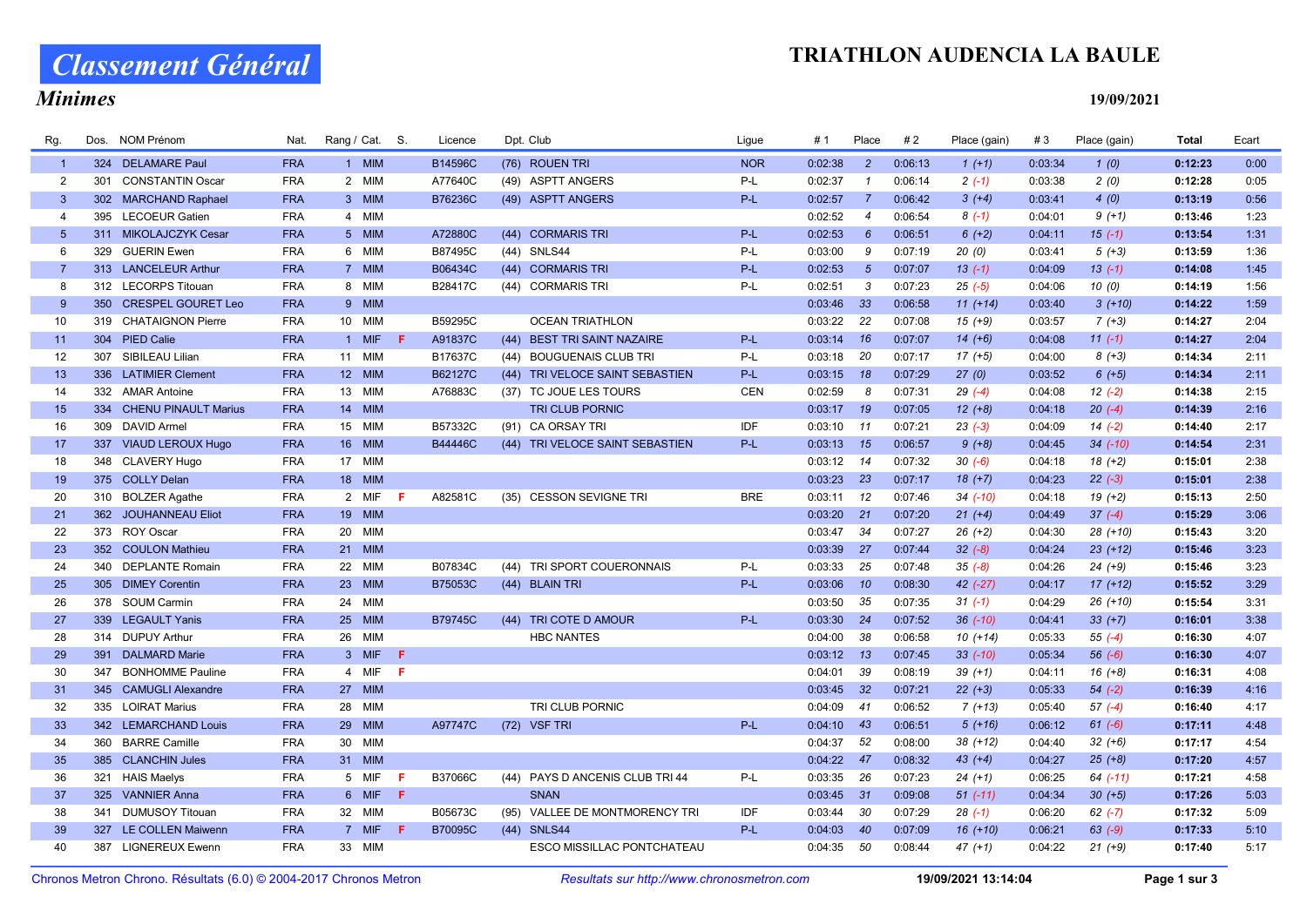## TRIATHLON AUDENCIA LA BAULE

# Classement Général

#### Minimes

19/09/2021

| Rg.        | Dos. NOM Prénom               | Nat.       | Rang / Cat. S. |     | Licence        | Dpt. Club                       | Lique      | # 1          | Place | #2      | Place (gain) | #3      | Place (gain) | Total   | Ecart |
|------------|-------------------------------|------------|----------------|-----|----------------|---------------------------------|------------|--------------|-------|---------|--------------|---------|--------------|---------|-------|
| 41         | 306 COUILLAUD DANIEL Baptiste | <b>FRA</b> | 34 MIM         |     | B74603C        | (44) BLAIN TRI                  | P-L        | 0:04:21      | 46    | 0:08:50 | $48$ $(-1)$  | 0:04:31 | $29 (+6)$    | 0:17:41 | 5:18  |
| 42         | 303 LEHUEDE Margot            | <b>FRA</b> | 8 MIF          | F   | B61675C        | (44) BEST TRI SAINT NAZAIRE     | P-L        | 0:03:54      | 36    | 0:08:34 | $44 (-3)$    | 0:05:21 | $49(-3)$     | 0:17:47 | 5:24  |
| 43         | 369 BERROU Justine            | <b>FRA</b> | 9 MIF          | F   |                |                                 |            | 0:04:28      | 49    | 0:08:29 | $41 (+5)$    | 0:04:53 | $40(+1)$     | 0:17:49 | 5:26  |
| 44         | 357 THOMIN Laura              | <b>FRA</b> | 10 MIF         | -F  |                |                                 |            | 0:03:41      | 29    | 0:09:19 | $52$ (-17)   | 0:04:57 | $42 (+2)$    | 0:17:56 | 5:33  |
| 45         | 361 DUGAST RIBEIRO Martin     | <b>FRA</b> | 35 MIM         |     |                |                                 |            | 0:04:20      | 45    | 0:08:40 | 45(0)        | 0:04:57 | 43(0)        | 0:17:56 | 5:33  |
| 46         | 326 LEHUEDE Jeanne            | <b>FRA</b> | 11 MIF         | F   | B68047C        | (44) SNLS44                     | P-L        | 0:04:09      | 42    | 0:06:47 | $4(+21)$     | 0:07:02 | 68 (-25)     | 0:17:57 | 5:34  |
| 47         | 389 MAUGERE Lilas May         | <b>FRA</b> | 12 MIF         | -F  |                |                                 |            | 0:04:47      | 57    | 0:08:25 | $40 (+9)$    | 0:04:47 | $36 (+1)$    | 0:17:58 | 5:35  |
| 48         | 320 ROLAND Perle              | <b>FRA</b> | 13 MIF         | F   | B37308C        | (44) PAYS D ANCENIS CLUB TRI 44 | P-L        | 0:03:41      | 28    | 0:07:19 | $19(+2)$     | 0:07:26 | 69 (-22)     | 0:18:24 | 6:01  |
| 49         | 343 LE SEAC H Mathias         | <b>FRA</b> | 36 MIM         |     |                |                                 |            | $0:05:10$ 60 |       | 0:08:59 | $49 (+9)$    | 0:04:29 | $27 (+2)$    | 0:18:38 | 6:15  |
| 50         | 346 FICAMOS Romane            | <b>FRA</b> | 14 MIF         | F   |                |                                 |            | 0:04:25      | 48    | 0:09:05 | $50(-2)$     | 0:05:31 | 53(0)        | 0:19:00 | 6:37  |
| 51         | 349 JOYAU Lucas               | <b>FRA</b> | 37 MIM         |     |                |                                 |            | $0:04:42$ 54 |       | 0:09:35 | $53(+1)$     | 0:04:46 | $35 (+2)$    | 0:19:01 | 6:38  |
| 52         | 358 BERTHELOT Maeva           | <b>FRA</b> | 15 MIF         | F   |                |                                 |            | 0:03:58      | 37    | 0:10:12 | 58 (-15)     | 0:04:55 | 41 (0)       | 0:19:05 | 6:42  |
| 53         | 388 SIMON Stanislas           | <b>FRA</b> | 38 MIM         |     |                |                                 |            | 0:04:44      | 55    | 0:07:55 | $37 (+14)$   | 0:06:30 | $65$ $(-12)$ | 0:19:08 | 6:45  |
| 54         | 374 PERDREAU Elias            | <b>FRA</b> | 39 MIM         |     |                |                                 |            | 0:04:35      | 51    | 0:09:59 | $55 (-6)$    | 0:04:50 | $38 (+3)$    | 0:19:24 | 7:01  |
| 55         | 365 MONTAGNON Andrea          | <b>FRA</b> | 16 MIF         | F   |                |                                 |            | 0:05:46      | 64    | 0:08:40 | $46 (+9)$    | 0:05:17 | 45(0)        | 0:19:42 | 7:19  |
| 56         | 372 KERMORVANT Enora          | <b>FRA</b> | 17 MIF         | F   |                |                                 |            | 0:04:47      | 56    | 0:09:42 | 54 (0)       | 0:05:19 | 47 (0)       | 0:19:47 | 7:24  |
| 57         | 322 HOURDEAU Florine          | <b>FRA</b> | 18 MIF         | F   | B66288C        | (44) PAYS D ANCENIS CLUB TRI 44 | P-L        | 0:04:13      | 44    | 0:10:08 | 57 (-10)     | 0:05:45 | $58(-3)$     | 0:20:04 | 7:41  |
| 58         | 370 REMARS Axel               | <b>FRA</b> | 40 MIM         |     |                |                                 |            | 0:04:41      | 53    | 0:10:23 | $59(-5)$     | 0:05:15 | 44 (0)       | 0:20:18 | 7:55  |
| 59         | 351 HERVAULT Margot           | <b>FRA</b> | 19 MIF         | F   |                |                                 |            | 0:04:50      | 58    | 0:10:35 | $60(-1)$     | 0:05:20 | 48 (0)       | 0:20:44 | 8:21  |
| 60         | 364 MAELYS Tignon             | <b>FRA</b> | 20 MIF         | F   |                |                                 |            | 0:05:06      | 59    | 0:10:40 | $62$ (-1)    | 0:05:30 | 52(0)        | 0:21:15 | 8:52  |
| 61         | 382 MENANTEAU Henri           | <b>FRA</b> | 41 MIM         |     |                |                                 |            | 0:05:28      | 63    | 0:10:37 | $61 (+2)$    | 0:05:21 | 50(0)        | 0:21:25 | 9:02  |
| 62         | 359 BOURIAUD Valentine        | <b>FRA</b> | 21 MIF         | F   |                |                                 |            | 0:05:27      | 62    | 0:10:42 | $63$ (-1)    | 0:05:18 | $46 (+1)$    | 0:21:25 | 9:02  |
| 63         | 383 MENANTEAU Eloi            | <b>FRA</b> | 42 MIM         |     |                |                                 |            | 0:05:24      | 61    | 0:10:44 | $64$ $(-1)$  | 0:05:29 | $51(-1)$     | 0:21:36 | 9:13  |
| 64         | 376 COLLY Kristen             | <b>FRA</b> | 43 MIM         |     |                |                                 |            | 0:03:14      | 17    | 0:14:18 | 69 (-49)     | 0:04:34 | $31 (+2)$    | 0:22:05 | 9:42  |
| 65         | 394 CHESNEAU Victor           | <b>FRA</b> | 44 MIM         |     |                |                                 |            | 0:07:39      | 69    | 0:10:00 | $56 (+1)$    | 0:04:51 | $39 (+3)$    | 0:22:29 | 10:06 |
| 66         | 400 MESNIER Julie             | <b>FRA</b> | 22 MIF         | F   |                |                                 |            | 0:05:56      | 67    | 0:11:05 | $65 (+3)$    | 0:05:46 | $59(-2)$     | 0:22:46 | 10:23 |
| 67         | 353 WORMS Clemence            | <b>FRA</b> | 23 MIF         | F   |                |                                 |            | 0:05:48      | 65    | 0:11:45 | $67 (-2)$    | 0:06:08 | 60(0)        | 0:23:40 | 11:17 |
| 68         | 356 COSSON Eugenie            | <b>FRA</b> | 24 MIF         | F   |                |                                 |            | 0:06:02      | 68    | 0:11:15 | $66 (+3)$    | 0:06:31 | $66 (-3)$    | 0:23:47 | 11:24 |
| 69         | 354 WORMS Fleurine            | <b>FRA</b> | 25 MIF         | F.  |                |                                 |            | 0:05:50      | 66    | 0:12:09 | $68 (-3)$    | 0:06:42 | 67(0)        | 0:24:40 | 12:17 |
| <b>DNS</b> | 308 THOMAS Gaetan             | <b>FRA</b> | 0 MIM          |     | B81516C        | (44) BOUGUENAIS CLUB TRI        | P-L        |              |       |         |              |         |              |         |       |
| <b>DNS</b> | 315 SIMON Stanislas           | <b>FRA</b> | 0 MIM          |     | B79349C        | $(92)$ ISSY TRI                 | IDF        |              |       |         |              |         |              |         |       |
| <b>DNS</b> | 316 BROUTE Leandre            | <b>FRA</b> | 0 MIM          |     | B79470C        | (72) LE MANS TRI                | P-L        |              |       |         |              |         |              |         |       |
| <b>DNS</b> | 317 GONSARD Maxime            | <b>FRA</b> | 0 MIM          |     | B09308C        | (72) LE MANS TRI                | P-L        |              |       |         |              |         |              |         |       |
| <b>DNS</b> | 318 DEFOOR Edgar              | <b>FRA</b> | 0 MIM          |     | A67935C        | (85) LES SABLES VENDEE TRI      | P-L        |              |       |         |              |         |              |         |       |
| <b>DNS</b> | 323 LE GUEN Louane            | <b>FRA</b> | 0 MIF          | - F | A64712C        | (35) RENNES TRI                 | <b>BRE</b> |              |       |         |              |         |              |         |       |
| <b>DNS</b> | 328 FOURNIER Claire           | <b>FRA</b> | 0 MIF          | F   | B87263C        | (44) SNLS44                     | P-L        |              |       |         |              |         |              |         |       |
| <b>DNS</b> | 330 VIGNERON Line             | <b>FRA</b> | 0 MIF          | F   | <b>B34515C</b> | (44) SNLS44                     | P-L        |              |       |         |              |         |              |         |       |
| <b>DNS</b> | 331 GUICHAOUA Lucie           | <b>FRA</b> | 0 MIF          | F   | B55384C        | (75) STADE FRANCAIS             | IDF        |              |       |         |              |         |              |         |       |
| <b>DNS</b> | 333 SELLIN Matis              | <b>FRA</b> | 0 MIM          |     |                | TRI CLUB PORNIC                 |            |              |       |         |              |         |              |         |       |
| <b>DNS</b> | 338 DANIEL Arthur             | <b>FRA</b> | 0 MIM          |     | B28584C        | (44) TRI CLUB NANTAIS           | P-L        |              |       |         |              |         |              |         |       |